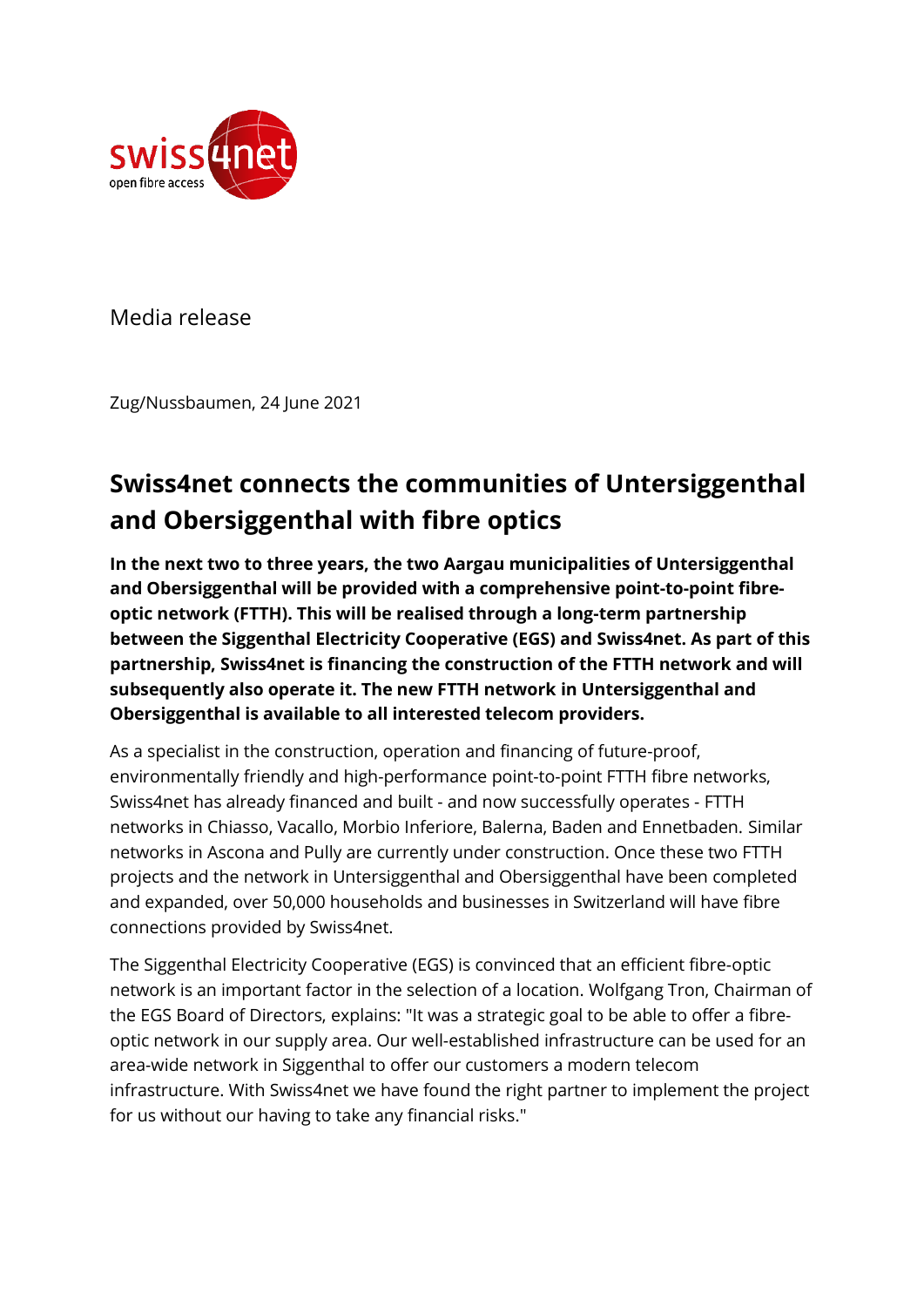### **A win-win situation for all involved**

EGS provides existing routing facilities where Swiss4net can install optical fibres without constructing its own conduits. In return, Swiss4net pays EGS right-of-use fees over the long term. Thanks to the partnership between Swiss4net and EGS, the municipalities gain a modern telecom infrastructure at no investment of their own and with no concerns related to construction and operation. Swiss4net takes care of all that.

Roger Heggli, CEO of Swiss4net, is pleased: "For several years, we have been successfully operating the FTTH network used by Baden and Ennetbaden. The fact that we can now also provide the neighbouring communities of Untersiggenthal and Obersiggenthal with a comprehensive fibre-optic network is of course very pleasing and ideal for us. In addition, we are continuing to expand our presence in German-speaking Switzerland. Our goal is to operate several hundred thousand fibre-optic connections in homes and businesses throughout Switzerland."

## **Siggenthal4net operates the FTTH network**

The planning phase, including a feasibility study and other detailed analyses, is now underway. According to this plan, construction of the network is scheduled to start in 2021 and expected to take two to three years. For this purpose, Swiss4net is founding a local operating company, the wholly owned subsidiary Siggenthal4net AG, which will assume responsibility for the entire construction and subsequent operation of the fibreoptic network.

The new FTTH network of Siggenthal4net is open to all interested telecom providers without distinction. This means that the populations of Untersiggenthal and Obersiggenthal will soon be able to benefit from ultra-fast internet and state-of-the-art TV and telephony services from national and regional providers on the fibre-optic network.

Swiss4net relies on a pure point-to-point model for all its FTTH networks, ensuring that all end customers and businesses are assigned their own fibres. Two additional fibres are available in each building for future applications.

### **About Swiss4net**

Swiss4net is the only partner of municipalities, cities and energy supply companies, offering a long-term one-stop package for the construction of point-to-point FTTH fibre optic networks in Switzerland. Unlike other providers, Swiss4net takes care of everything, from planning to construction, to operation. Municipalities, cities and energy supply companies don't incur any costs or bear any financial risks. The fibre optic networks obtained increase the attractiveness of those municipalities and cities, whilst also increasing the freedom of customers, who are able to choose their telecommunication provider. Swiss4net currently operates the point-to-point FTTH fibre